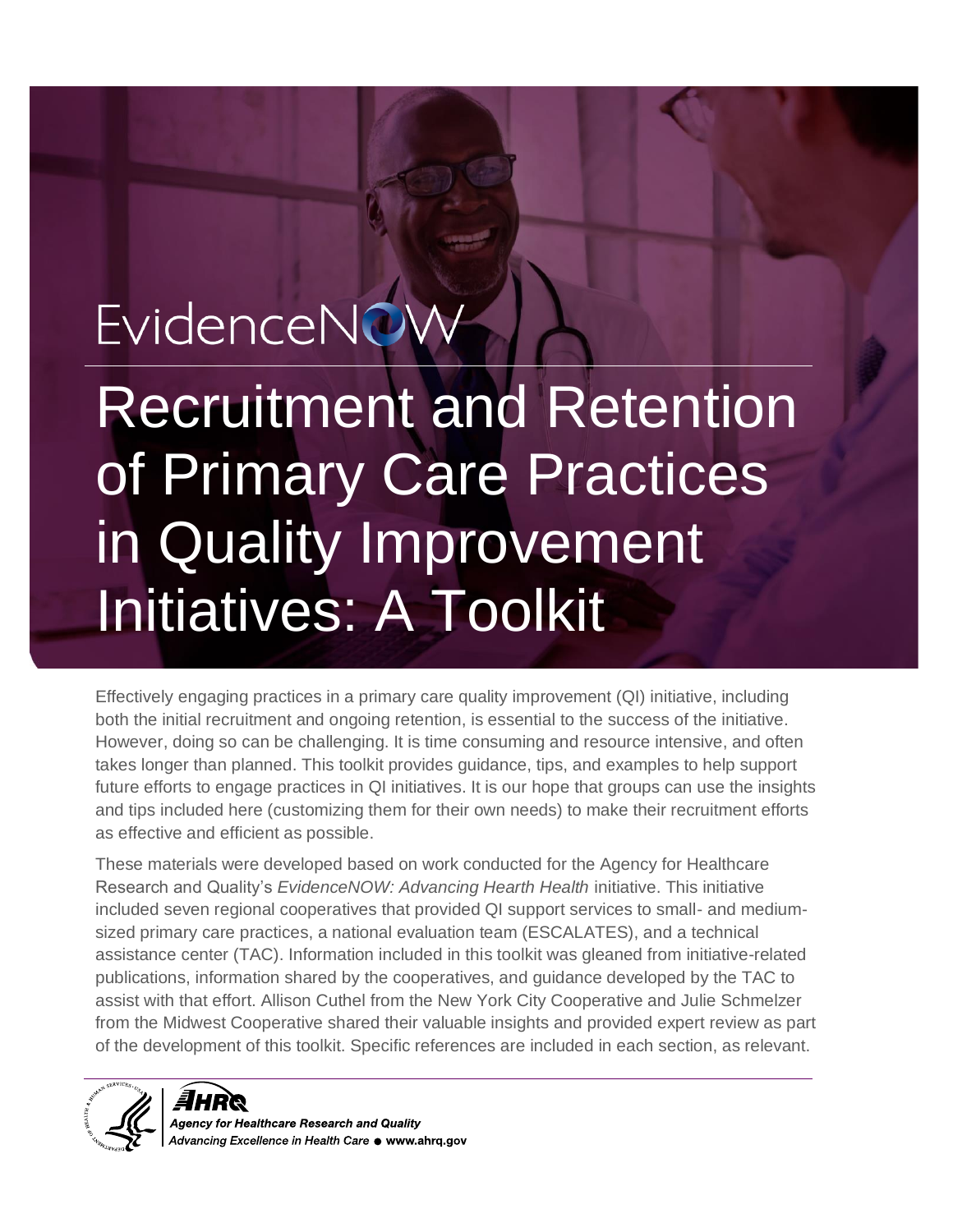



### **What is Included in the Toolkit:**

- **Section 1:** [Tips for Practice Recruitment \(pages 3-9\)](#page-2-0)
- **Section 2:** [Value Proposition \(pages 10-13\)](#page-9-0)
	- o Example: EvidenceNOW Value Proposition Text for [Recruitment \(pages 12-13\)](#page-11-0)
- **Section 3:** [Frequently Asked Questions Template \(pages 14-16\)](#page-13-0)
- **Section 4:** [Tips for Practice Retention \(pages 17-21\)](#page-16-0)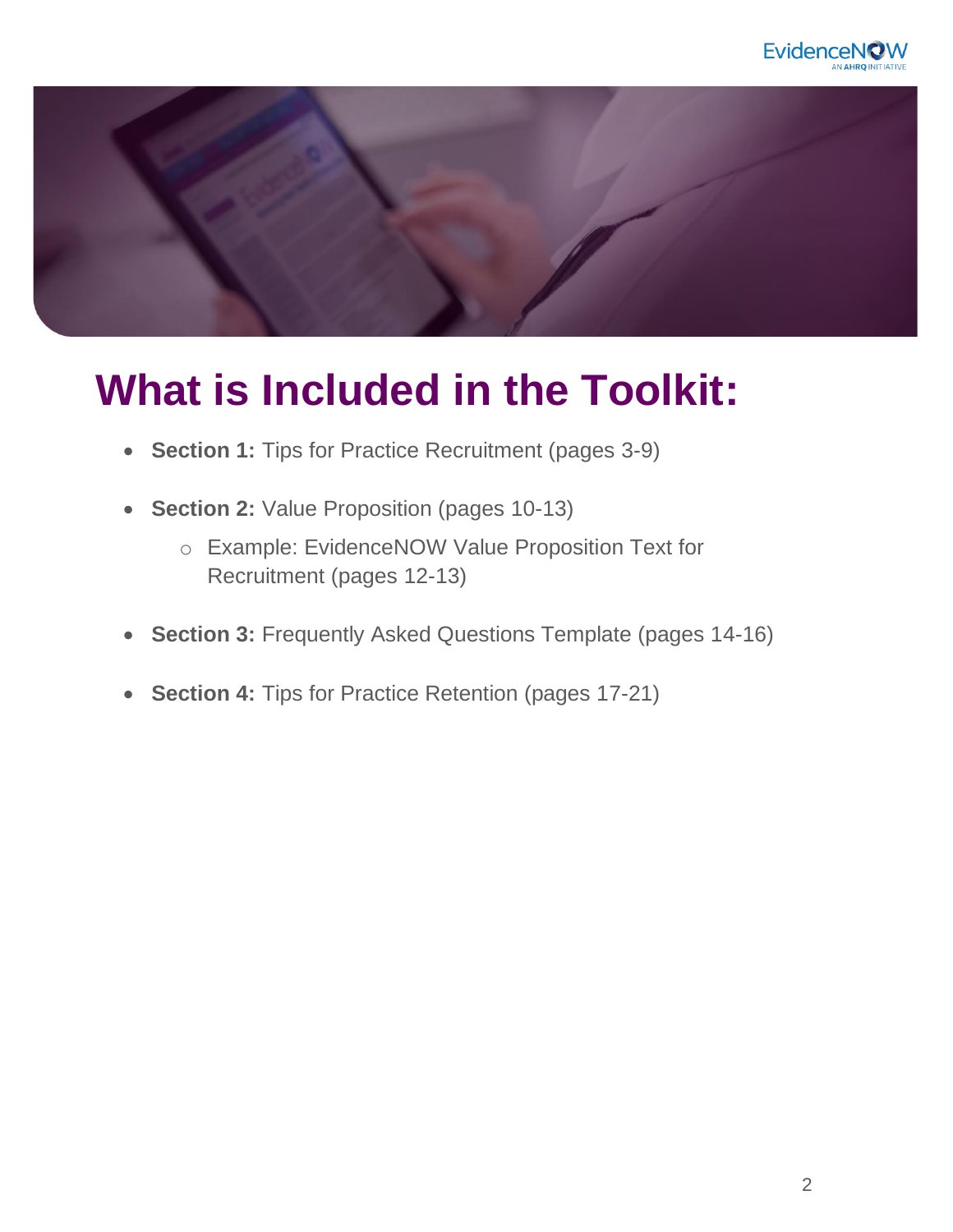### **EvidenceN**

<span id="page-2-0"></span>

### **Section 1: Tips for Practice Recruitment**

In this section we have summarized key lessons learned from the AHRQ *EvidenceNOW: Advancing Heart Health* initiative about how to effectively recruit smalland medium-sized primary care practices (i.e., generally those with fewer than 10 clinicians). The seven AHRQ-funded cooperatives successfully engaged over 1,500 practices for this initiative. The overarching lessons described here were reported in the publications listed as references at the end of this section.

#### **Build Upon Existing Relationships**

The AHRQ *EvidenceNOW: Advancing Heart Health* cooperatives found that reaching out to practices with whom they already had a prior relationship was one of the most effective strategies for initial practice engagement.<sup>1</sup> Practices were more likely to be willing to participate when they already trusted the groups reaching out, particularly if they had previously benefitted from that relationship. Recruiting practices with whom a relationship already exists is not only more effective, it is also less costly.

When already priorities has seen already exist, developing with the contract of the second second trusted with the second second second the second second second second second second second second second second second secon  $r$  relationship compared to those with a prior connection. $\frac{2}{r}$ **Together the Northwest and Midwest cooperatives found that while they were able to successfully recruit almost 1 in 3 practices when there was an existing relationship, it was closer to 1 in 20 when there was no prior relationship and no referral. In addition, due to the need for additional outreach efforts, the cost of recruiting practices was seven times greater for those without an existing** 

practices can help identify other potential practices and make key introductions.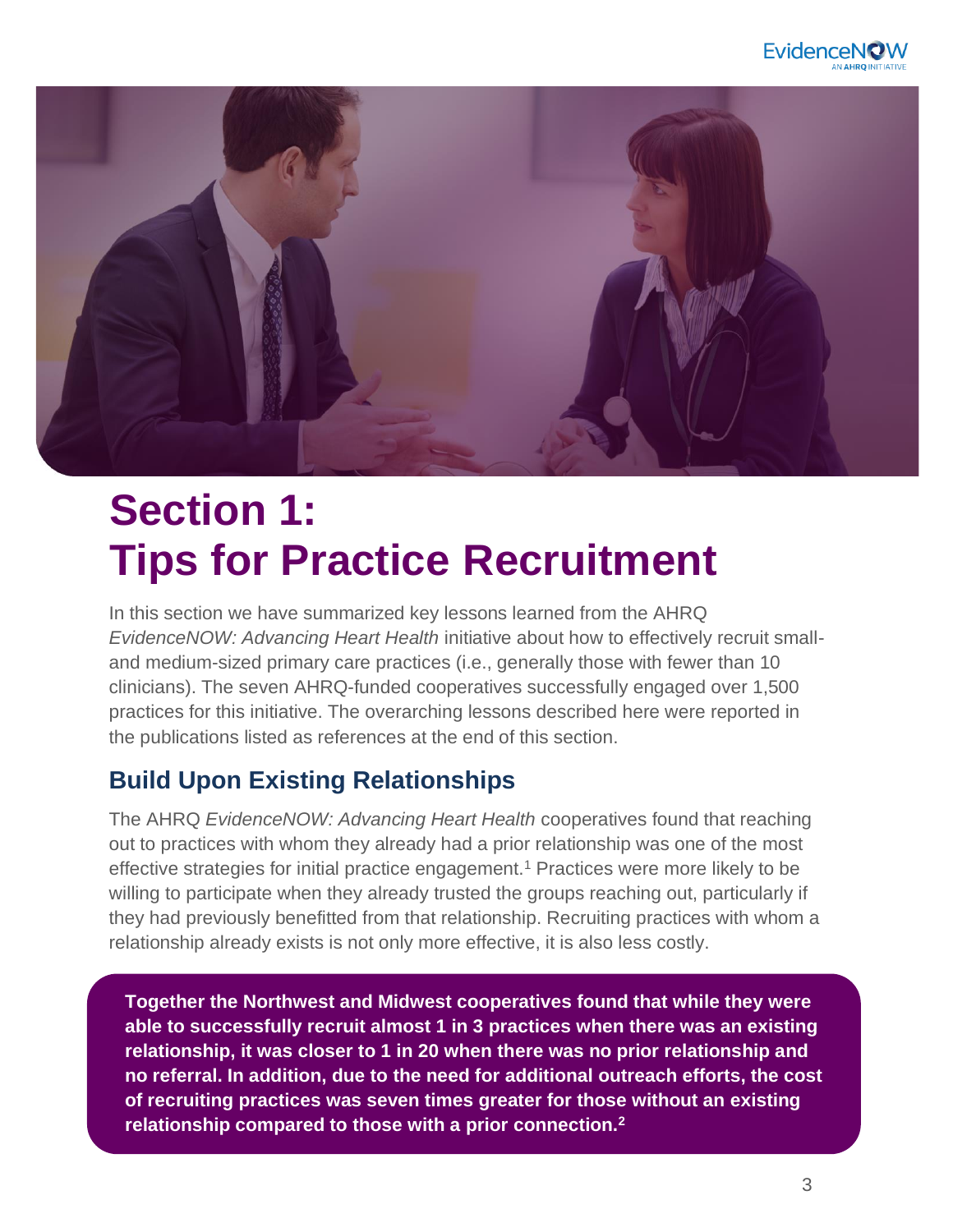When prior relationships do not already exist, developing key partnerships with trusted groups that have large primary care networks is essential. In addition, participating practices can help identify other potential practices and make key introductions.

#### **Specific Tips:**

- During initial outreach efforts, leverage existing relationships with practices (both those of physicians and practice facilitators) as much as possible.
- If there are multiple organizations working together on a QI project within a State or region, be sure to use the networks of each participating organization to connect with practices.
- Develop partnerships with well-established and respected practice networks to build connections.

**The New York City Cooperative found that the long history of collaboration and trust between their partner practice network and the practices they were recruiting was a primary motivator for the practices' participation in the initiative.<sup>3</sup>**

• When a previous relationship with a practice does not already exist, a warm hand-off or a referral from a participating practice can help get your foot in the door to make your pitch. Ask participating practices to make

introductions to other practices that might be interested in joining, and share testimonials about their experiences or reasons for joining.

o Note: Be careful to ensure that participating practices and recruiters follow all IRB requirements around information sharing.

**The Midwest Cooperative was not allowed to share the names of participating practices and providers involved in the study with other participating or nonparticipating practices.**

• Engage other trusted stakeholders – such as medical societies, primary healthcare associations, or healthcare quality groups – to share information about your initiative with their members to promote participation. For example, ask these groups to share articles about the initiative in stakeholder newsletters, on social media, or send out an eBlast message about the initiative to their members.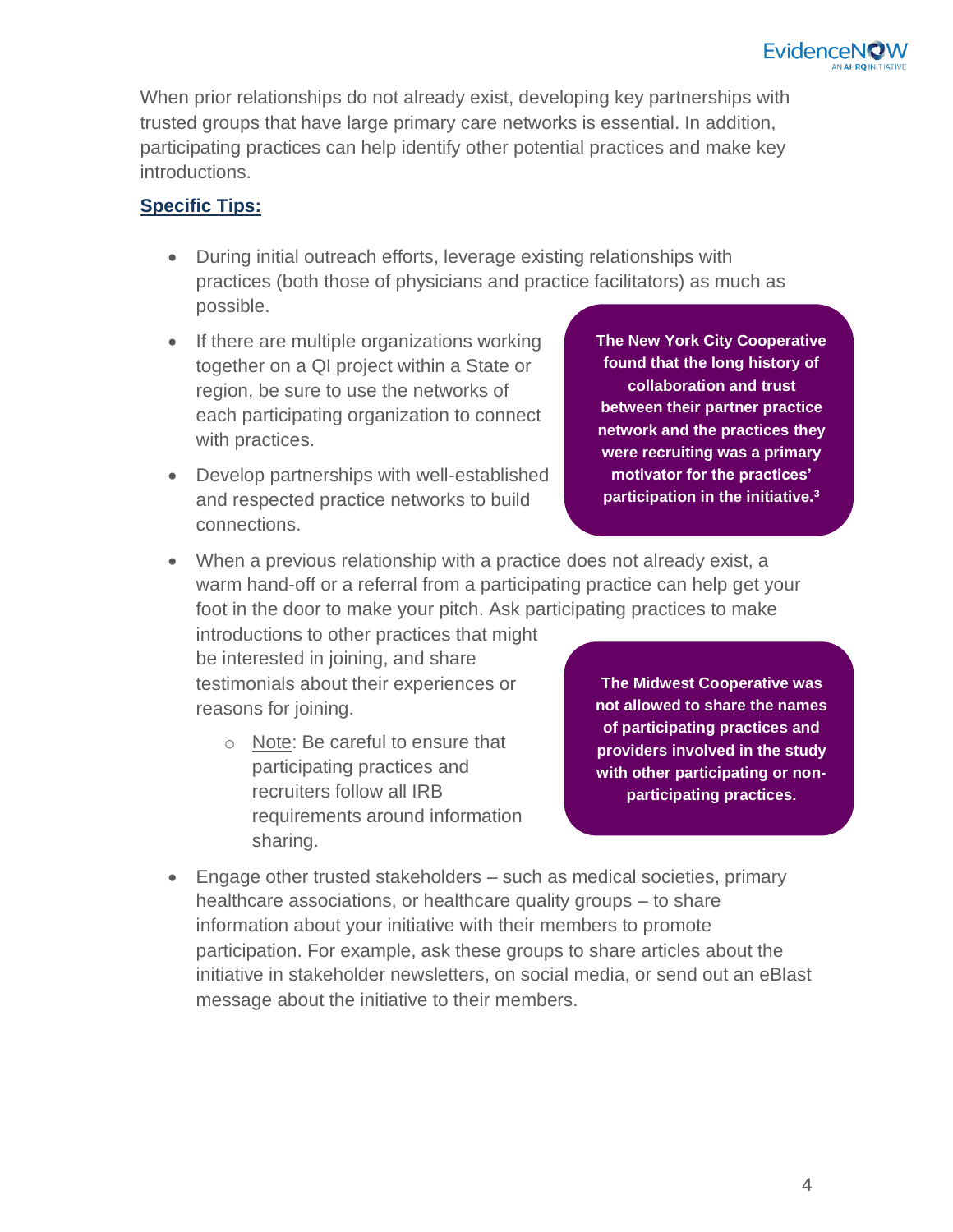### **Align with Practice Priorities and Other State and National Initiatives**

Primary care practices must routinely juggle the demands and requirements of several State, Federal, and health system programs – not all of which are

voluntary. The *EvidenceNOW: Advancing Heart Health* cooperatives found that practices often cited competing initiatives or feeling overwhelmed by existing reporting requirements as the main reason for declining to participate.<sup>2</sup>

QI Initiatives can demonstrate the value of participation and reduce practice burden by fulfilling complementary program requirements or by helping practices prepare for upcoming programs of interest.

**The New York City Cooperative found that sites were motivated to participate because the AHRQ** *EvidenceNOW: Advancing Heart Health* **initiative aligned with other concurrent national QI initiatives and reporting requirements [such as the Physician Quality Reporting System (PQRS), Patient Centered Medical Home (PCMH), and Meaningful Use (MU)].<sup>3</sup> Another cooperative aligned participation in EvidenceNOW as a way for practices to also get involved with a State Innovation Model, which helped boost enrollment.<sup>1</sup>** 

#### **Specific Tips:**

- Become well informed about other current and upcoming QI initiatives, payment reforms, and recognition programs at the Federal and State levels that impact primary care practices. Understand the various competing demands and requirements of these programs, and identify the opportunities where you can help practices save time and effort, or achieve recognition and reimbursement incentives they have not yet achieved.
- Prepare to articulate how participation in your initiative is aligned with other specific initiatives and/or how participation can help practices ease burden, add value, and succeed in future initiatives.
- Highlight if participation in your QI initiative can help practices bill for additional services, or ultimately help them achieve reimbursements for value-based purchasing.
	- o However, be cautious not to make promises about reimbursements/incentives outside your initiatives' control.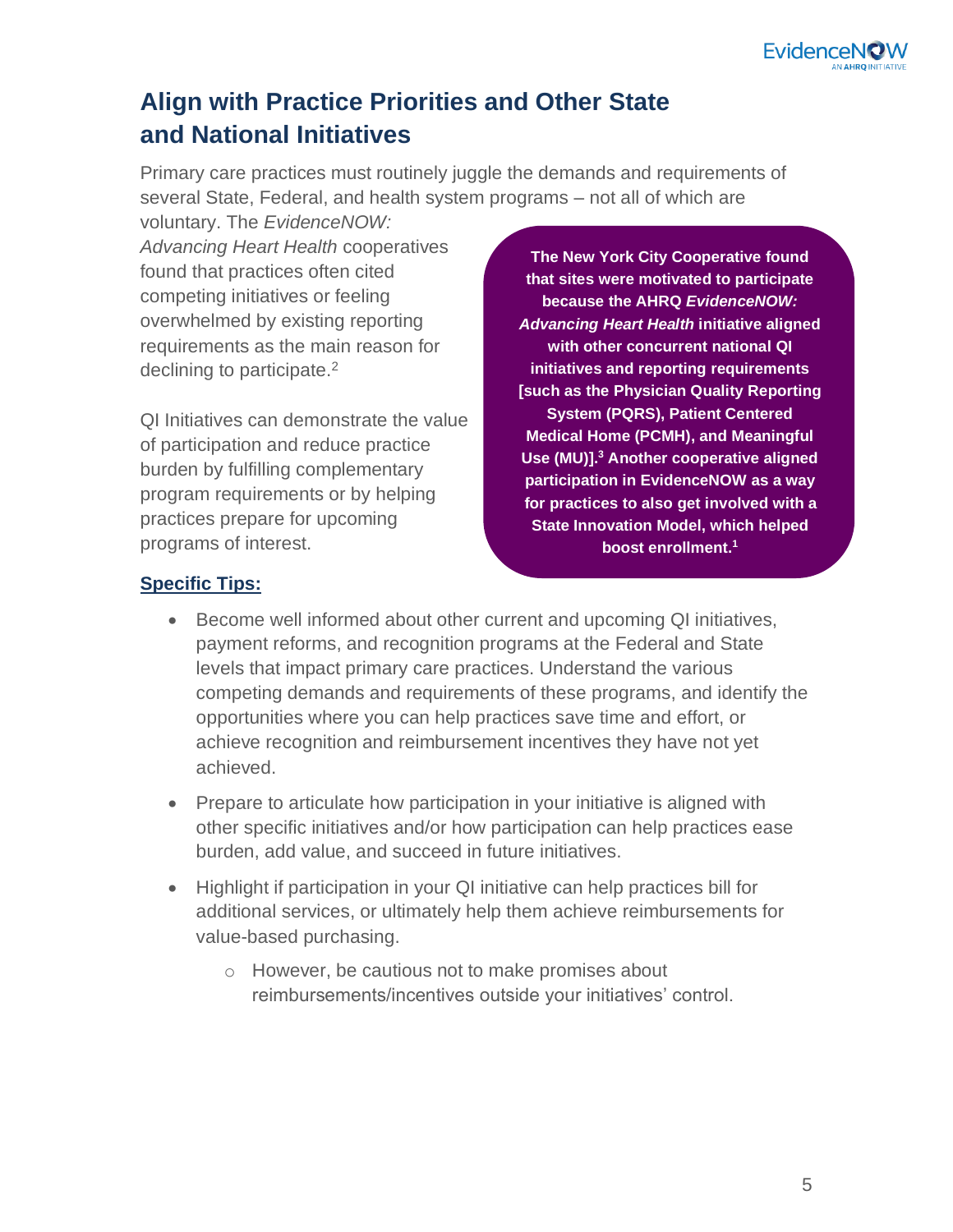**EvidenceN** 

#### **Provide Financial and Non-Financial Incentives**

Both financial and non-financial incentives can be used to help increase participation rates. While there is some academic debate about the effectiveness of using financial incentives to increase participation rates, the AHRQ *EvidenceNOW: Advancing Heart Health* cooperatives found them to be helpful. Incentives signal appreciation for the time and energy that practices must invest to participate, and often make practices more receptive to hearing your initial pitch.

**The New York City Cooperative, which compensated practices \$4,500 for data collection activities over a 3-year grant period, found that while this was not the primary reason practices agreed to participate, it was an "important source of motivation."<sup>3</sup>**

#### **Specific Tips:**

- If possible, offer a combination of both financial and non-financial incentives for the specific activities practices must engage in to participate.
- Describe financial incentives as a way for practices to offset the staff time for required reporting rather than as a payment.
	- o Note: Federal grantees should ensure that any financial payments would not be interpreted by a reasonable person as being coercive or undue inducement (that is, they should be offered to make it easier for practices to participate, but not convince them to participate if they otherwise would not).

Identify which non-financial incentives would be most appealing to practices, and try to make these available for participants when possible.

**The AHRQ** *EvidenceNOW: Advancing Heart Health* **cooperatives offered both continuing medical education credits (CMEs) and Maintenance of Certification (MOC) Improvement in Medical Practice Part IV points for participating physicians.** 

#### **Share Details and Expectations about Involvement**

Being prepared in advance to share detailed information about the expectations for participation can save recruitment time and help build valuable trust with practices. The AHRQ *EvidenceNOW: Advancing Heart Health* cooperatives were surprised by the number of questions and the level of detail that practices requested when they were deciding if they wanted to participate.<sup>1</sup>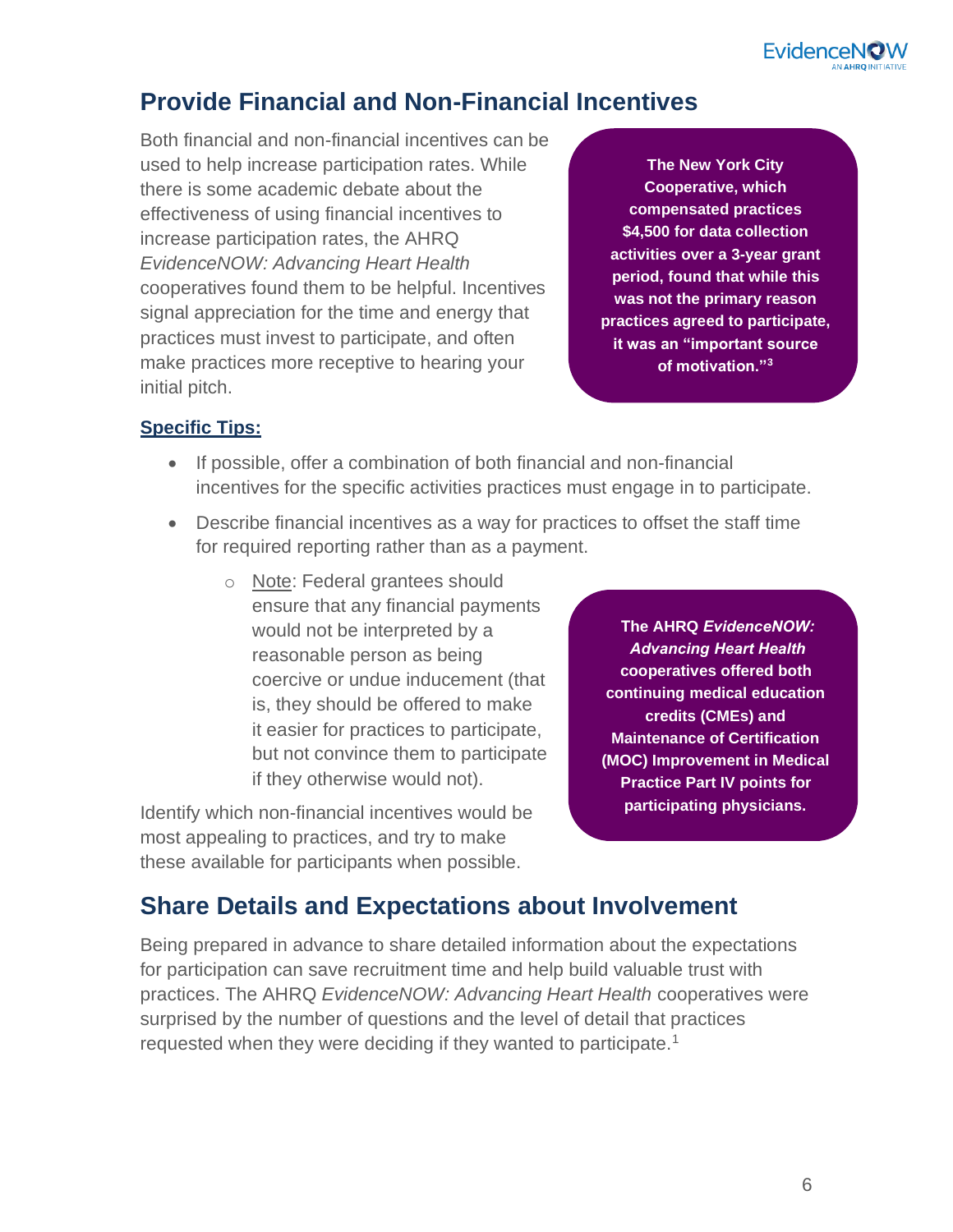#### **Specific Tips:**

- Use multiple modes to reach out and share information with prospective participants. Start with an outreach letter (see an example from the North Carolina Cooperative [here\)](https://www.ahrq.gov/sites/default/files/wysiwyg/evidencenow/results/research/recruitment-letter-nc.pdf), send a fact sheet (see examples included in Section 2), hold informational webinars (see an example from the New York City Cooperative [here\)](https://www.ahrq.gov/sites/default/files/wysiwyg/evidencenow/results/research/recruitment-slides-ny.pdf), which can also be recorded and shared later, and follow up with recruitment phone calls.
- Develop a script to pitch the project to potential practices. Be prepared to explain how a practice would benefit from participating in the initiative. Proactively promote the ways your initiative aligns with inherent goals of primary care practices, such as improving patient care and efficiency. Develop a strong value proposition that communicates the purpose and benefits specific to your initiative for participating practices (see Value Proposition, Section 2), and tailor your pitch to fit the people and practices you are speaking with (see Tailor Your Pitch, below).
- Develop a detailed Frequently Asked Questions (FAQs) document that recruiters can use to provide consistent and detailed information about the requirements and expectations for participation and can be shared with practices (see Frequently Asked Questions Template, Section 3; including an example FAQ document from the Virginia Cooperative).
	- o Prior to starting outreach calls, have the team brainstorm the potential questions practices may have, and add these to the FAQs. Regularly update and revise the FAQs to reflect commonly asked questions and concerns not initially anticipated.
- Include specifics when referencing or describing the features and requirements of the program in your FAQs. For example, practices are likely to have questions about the expected time commitment, reporting expectations, benefits to the practice, required electronic health record (EHR) and staffing capabilities, and the specific requirements to receive incentives. They may also want to know what specific QI strategies will be used and the outcomes that will be measured.
	- o Be as detailed and realistic as possible when providing information about the time and effort required, as well as the expected benefits. Provide ranges or estimates if exact information is unknown.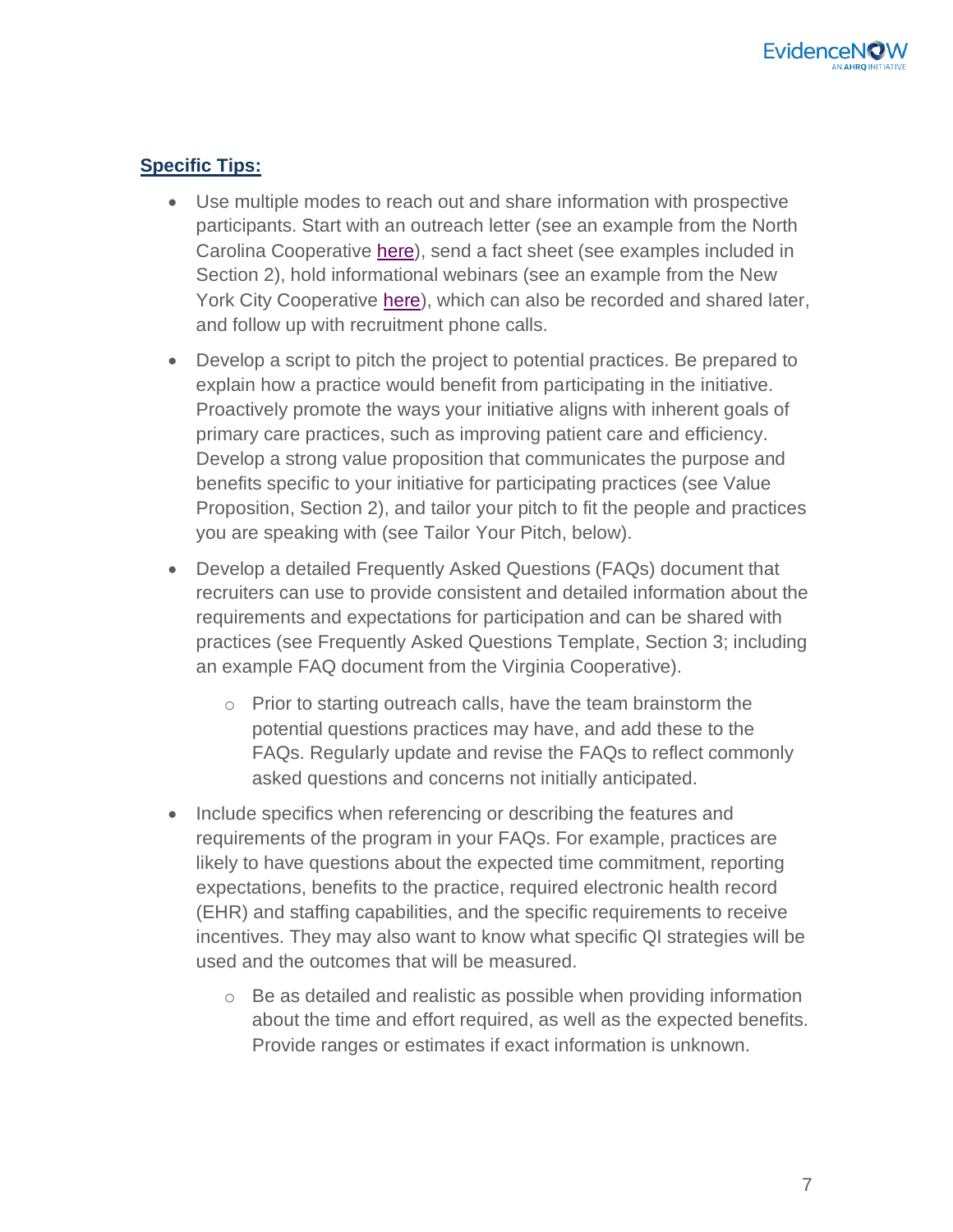

- o Be transparent about what you do and do not know. If you are asked about something you do not have an immediate answer for during a call, let the practice know that you will find out the correct information and get back to them as soon as possible with the answer.
- When describing the benefits of your intervention, provide evidence to support its effectiveness.
- Avoid using the term "free" when describing benefits of participation. Practices view the time they and their staff invest as a cost of participation.

#### **Tailor Your Pitch**

Practices will likely face a variety of barriers to participation, depending on factors such as practice type and location, etc., and may find different benefits of participation to be compelling. Recruiters for the AHRQ *EvidenceNOW: Advancing Heart Health* initiative learned over time to tailor their recruitment messaging and materials based on the particular needs of the practices in their region.

#### **Specific Tips:**

- Be knowledgeable about the different types of practices you are reaching out to for recruitment (e.g., Federally Qualified Health Centers, independent practices, practices that are part of a large health system, Tribal Health Centers, and rural practices). Consider how the barriers and opportunities of participation may differ for each.
	- o Consider asking representatives from each type of practice to participate in a small focus group. Ask them about the barriers and facilitators of participation from their own perspective and have them provide feedback on your pitch and outreach materials so you can tailor them as needed.
- Take time to understand the circumstances of each practice you are reaching out to and customize your engagement strategy to address their unique interests and concerns. When possible, highlight the specific elements of the intervention that are most likely to appeal to the practice. For example, one practice may be most concerned about meeting Federal requirements, while another practice may need assistance with leveraging their EHR.
	- o Some practices may be ready to commit, while others will need more time and additional assurances – be prepared and accepting of these different responses.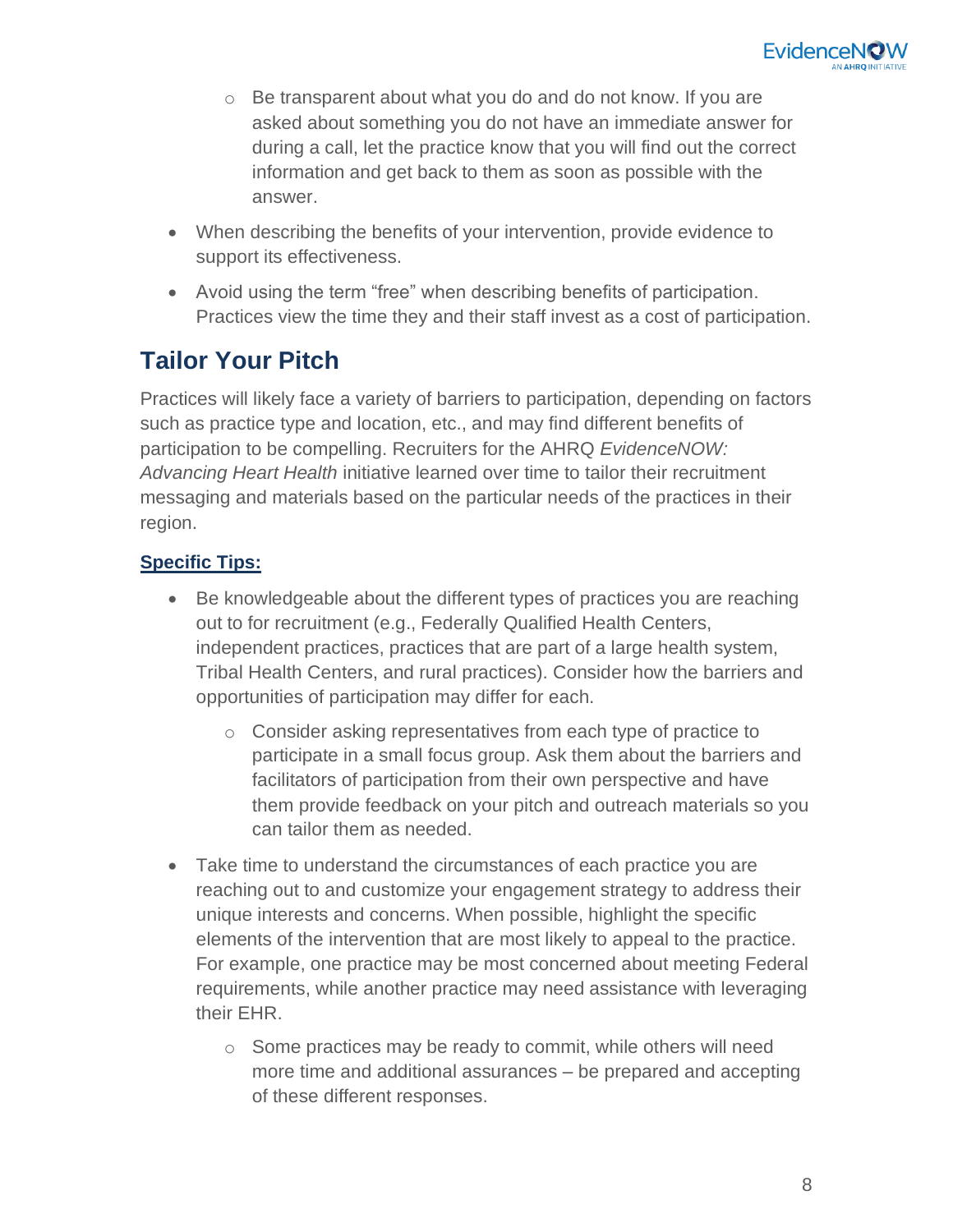

- Identify the gatekeeper/decision maker at each practice as the focus of your targeted outreach efforts. When this information is not already known, ask questions to learn more. For example, you might ask: "Can you tell me more about how the practice is run and who makes the decisions about participating in QI projects?"
- Keep detailed notes and documentation of conversations with each practice, particularly with the gatekeeper/leader. Reference these notes to tailor your pitch for difficult-to-recruit practices.
- Meet with the study team weekly to discuss cases where you are struggling to recruit a practice, share tips, and troubleshoot next steps. In some cases, someone on the leadership team may be able to call the practice directly to discuss their questions and concerns.
- Regularly update recruitment materials to reflect which messages are most effective and for which practices, as well as information you learn about areas of interest and concern, and how engagement aligns with other initiatives.

#### **References:**

- 1. Sweeney SM, Hall JD, Ono SS, et al. Recruiting practices for change initiatives is hard: findings from EvidenceNOW. *Am J Med Qual*. 2018;33(3):246-252. PMID: 28868889
- 2. Fagnan LJ, Walunas TL, Parchman ML, et al. Engaging primary care practices in studies of improvement: did you budget enough for practice recruitment? *Ann Fam Med*. 2018;16(Suppl 1):S72-S79. PMID: 29632229
- 3. Cuthel A, Rogers [E,](https://pubmed.ncbi.nlm.nih.gov/31865749/#affiliation-1) Daniel F, et al. Barriers and facilitators in the recruitment and retention of more than 250 small independent primary care practices for EvidenceNOW. *Am J Med Qual*. 2019 (Dec); 1062860619893422. PMID: 31865749
- 4. Geonnotti K, Peikes D, Taylor EF, et al. Quick-Start Guide: Engaging Primary Care Practices in Quality Improvement: Strategies for Practice Facilitators. AHRQ Publication No. 15-0015-EF. Rockville, MD: Agency for Healthcare Research and Quality. March 2015.
- 5. Geonnotti K, Taylor EF, Peikes D, et al. Engaging Primary Care Practices in Quality Improvement: Strategies for Practice Facilitators. Executive Summary. AHRQ Publication No. 15-0015-1-EF. Rockville, MD: Agency for Healthcare Research and Quality. March 2015.
- 6. Geonnotti K, Taylor EF, Peikes D, et al. Engaging Primary Care Practices in Quality Improvement: Strategies for Practice Facilitators. Tip Sheet: How a Practice Facilitator Can Support Your Practice. AHRQ Publication No. 15-0015-2-EF. Rockville, MD: Agency for Healthcare Research and Quality. March 2015.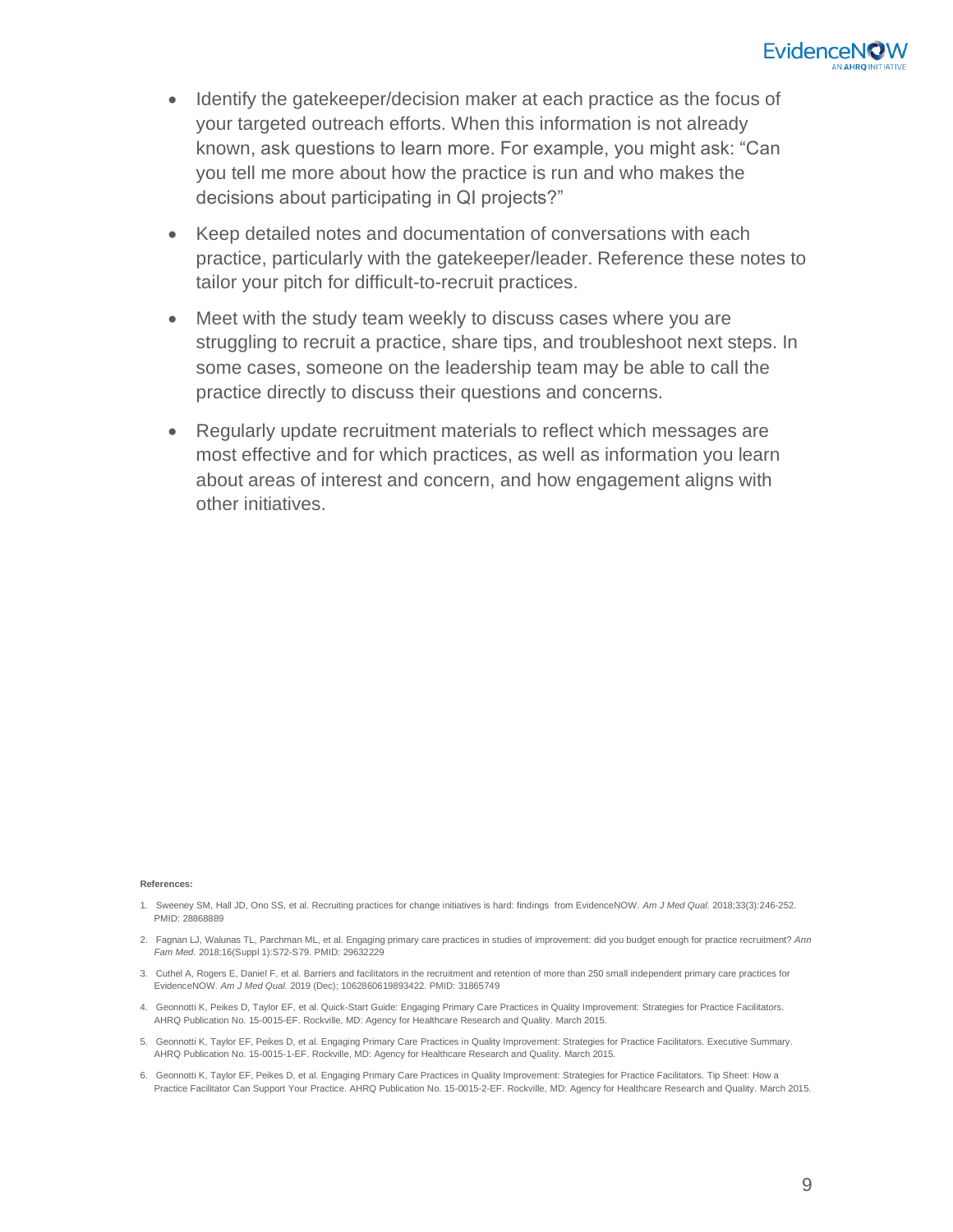

<span id="page-9-0"></span>

### **Section 2: Value Proposition**

#### **What is a value proposition?**

A value proposition is an overarching, benefit-driven statement that explains, both rationally and emotionally, how involvement in your program will benefit the key audience (e.g., primary care practices). It should reflect your target audience's needs and communicate what is unique about your initiative or service. Ultimately, a value proposition offers a promise that resonates to motivate action, affiliation, and participation in your program. An effective value proposition is essential to any recruitment or marketing effort. You can use your value proposition to develop the pitch recruiters will use during initial outreach calls, and to develop your outreach materials.

#### **Creating a value proposition**

It is important to tailor your value proposition to the needs and motivators specific to your audience and region. There is likely to be variability in how strongly a particular value proposition resonates with individual providers, different types of primary care practices, and in various regions of the country. The following are key considerations that can help guide the development of a value proposition for your initiative.

- Who is your target audience?
	- o What do they care about? What motivates them?
- What problems does your audience have that your program helps solve?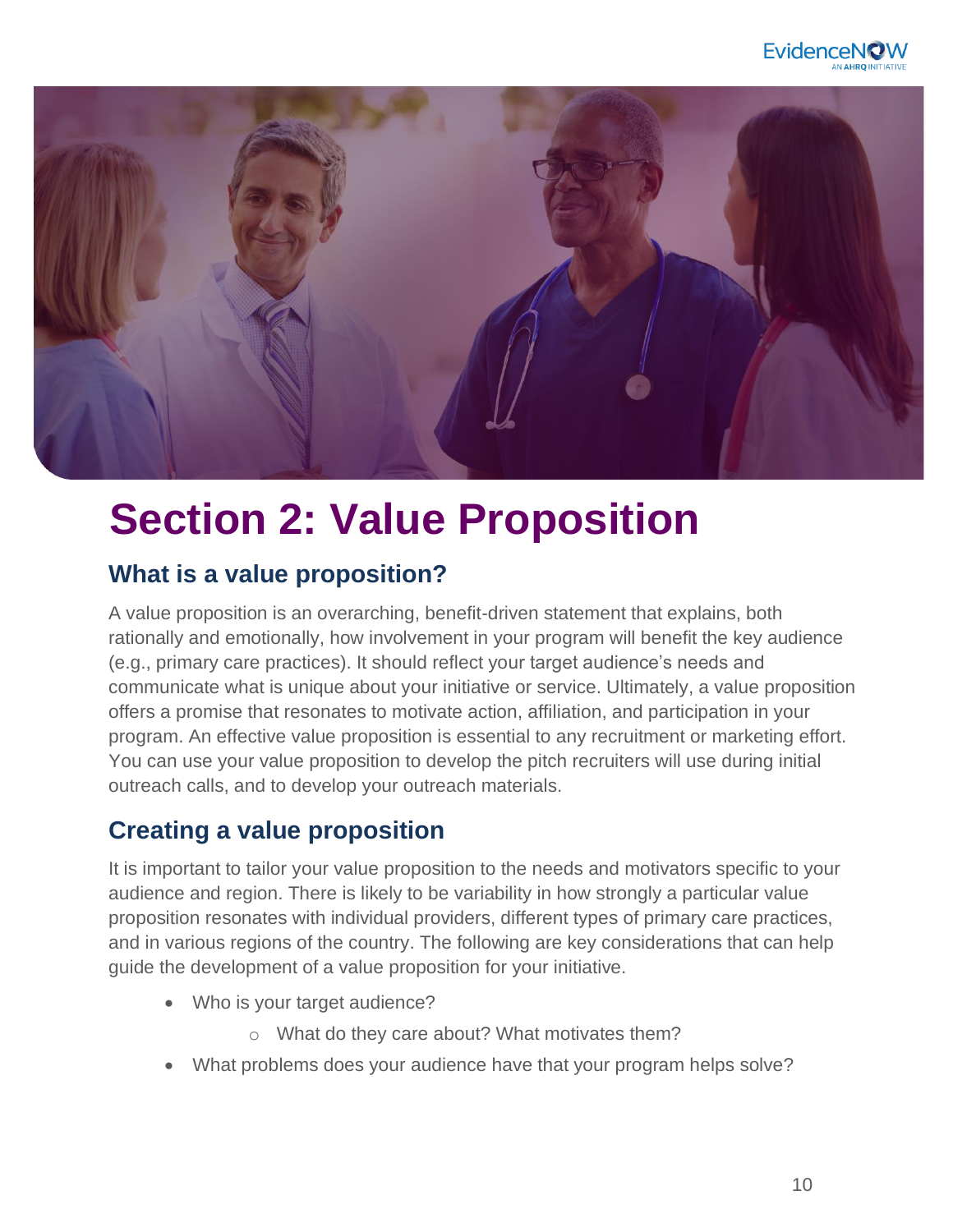

- What benefits does participation in your program offer your audience?
	- o What examples or evidence can you share? (e.g., outcomes, testimonials)
- What is unique about your program?
	- o What sets it apart from other active QI initiatives?

Additional tips for creating and preparing to implement your value proposition:

- Be concise.
- Use simple, straightforward language.
- Avoid using jargon and acronyms, even if they are commonly used in the field.
- Avoid using unnecessary superlatives and overhyping that can seem like a sales pitch.
- Anticipate questions. Be ready with additional information and specifics about what your program offers and requires.
- Be prepared to discuss what makes your team qualified to provide the services you are offering.
- Test the value proposition with a few members of the target audience to see if it resonates. Ask for feedback and brainstorm ideas for improvements. Continue to revise and improve the value proposition over time.
- Practice delivering the pitch based on the value proposition with colleagues and friends until it is easy and comfortable to deliver.

#### **Examples**

See example text developed for the *EvidenceNOW: Advancing Heart Health* initiative below. In addition, see examples from the [Midwest](https://www.ahrq.gov/sites/default/files/wysiwyg/evidencenow/results/research/value-proposition-flyer-mw.pdf) and [Northwest](https://www.ahrq.gov/sites/default/files/wysiwyg/evidencenow/results/research/recruitment-flyer-nw.pdf) cooperatives for how they used this information to develop their outreach materials.

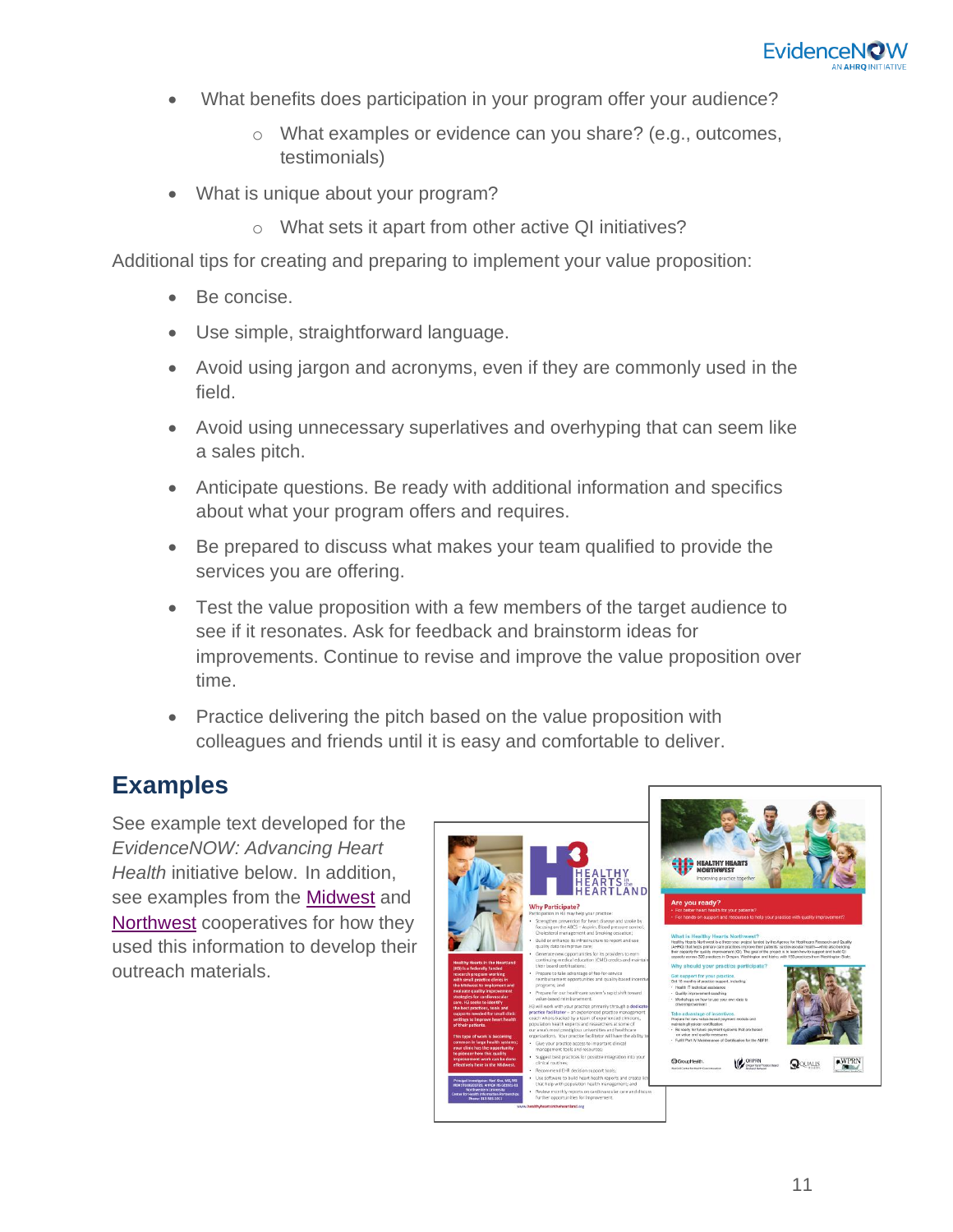

#### <span id="page-11-0"></span>**Example: EvidenceNOW Value Proposition Text for Recruitment**

The following is sample recruitment messaging developed for the AHRQ *EvidenceNOW: Advancing Heart Health* initiative. This messaging is based on a specific value proposition: improved primary care outcomes. Revise this as needed to fit your own program and region.

#### **Overall Message**

#### **By participating in EvidenceNOW, you and your clinical team can achieve better outcomes—for your patients, your practice, and yourself.**

The AHRQ EvidenceNOW initiative seeks to improve America's cardiovascular health by supporting primary care practices to implement high quality, evidencebased care. To do this, EvidenceNOW offers practices onsite practice facilitation and coaching, health information technology support, data feedback and benchmarking, expert consultation, and shared learning networks.

#### **Better outcomes for your patients**

Improving patient cardiovascular health and preventing heart disease requires implementing the latest medical evidence coupled with the most effective evidencebased techniques for achieving patient adherence. EvidenceNOW will deliver timely knowledge and training, improved processes, and streamlined data collection to improve your team's ability to help patients achieve better heart health outcomes.

*[Insert information about specific initiative interventions here; include evidence that supports the interventions' effectiveness]*

#### **Better outcomes for your practice**

External support can help your practice succeed in the current healthcare landscape. Improved knowledge along with streamlined internal processes, better data access, and improved EHR coordination can have positive impacts on staff satisfaction and morale. Improved team performance means your practice can concentrate on what's always been most important: providing the highest quality care to your patients.

*[Insert specific alignment with National, State, and local initiatives as relevant here; insert any practice-level incentives]*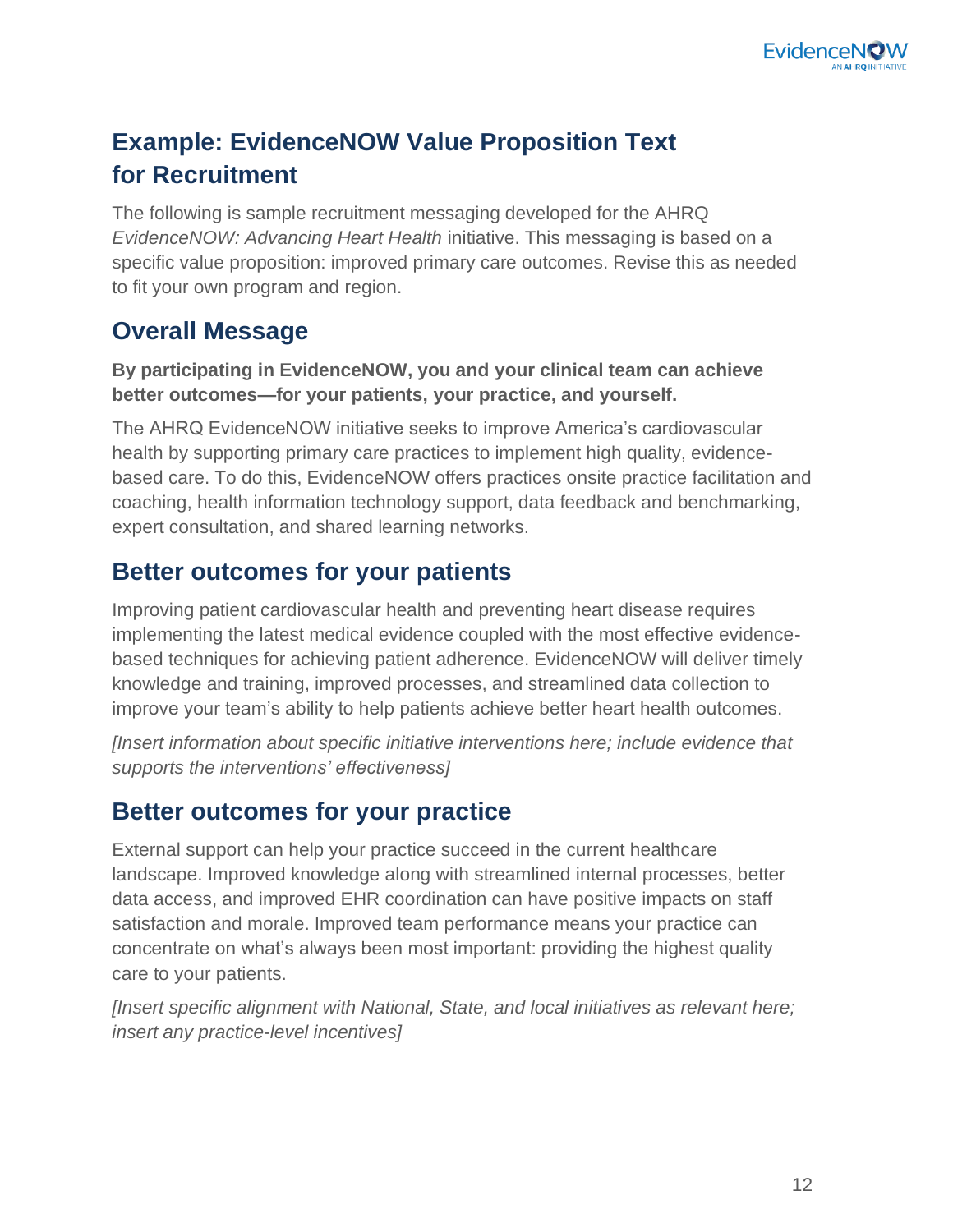#### **Better outcomes for you**

By receiving one-on-one support to apply the latest evidence in cardiovascular health, encourage greater patient adherence, and improved workflows, you can focus on what matters most—making people well. With improved processes, a renewed focus on patient care, and better overall practice performance, an additional benefit can result: reigniting the joy of practicing medicine.

*[Include specific opportunities for participant recognition here; include any providerlevel incentives]* 

#### **Better outcomes for primary care**

Primary care practices are at the center of our Nation's healthcare system. EvidenceNOW aims to transform and revitalize primary care by strengthening its ability to adapt and improve patient care in a rapidly changing environment. With EvidenceNOW, more practices will be equipped to best apply the latest medical evidence and their own practice data to continuously improve care.

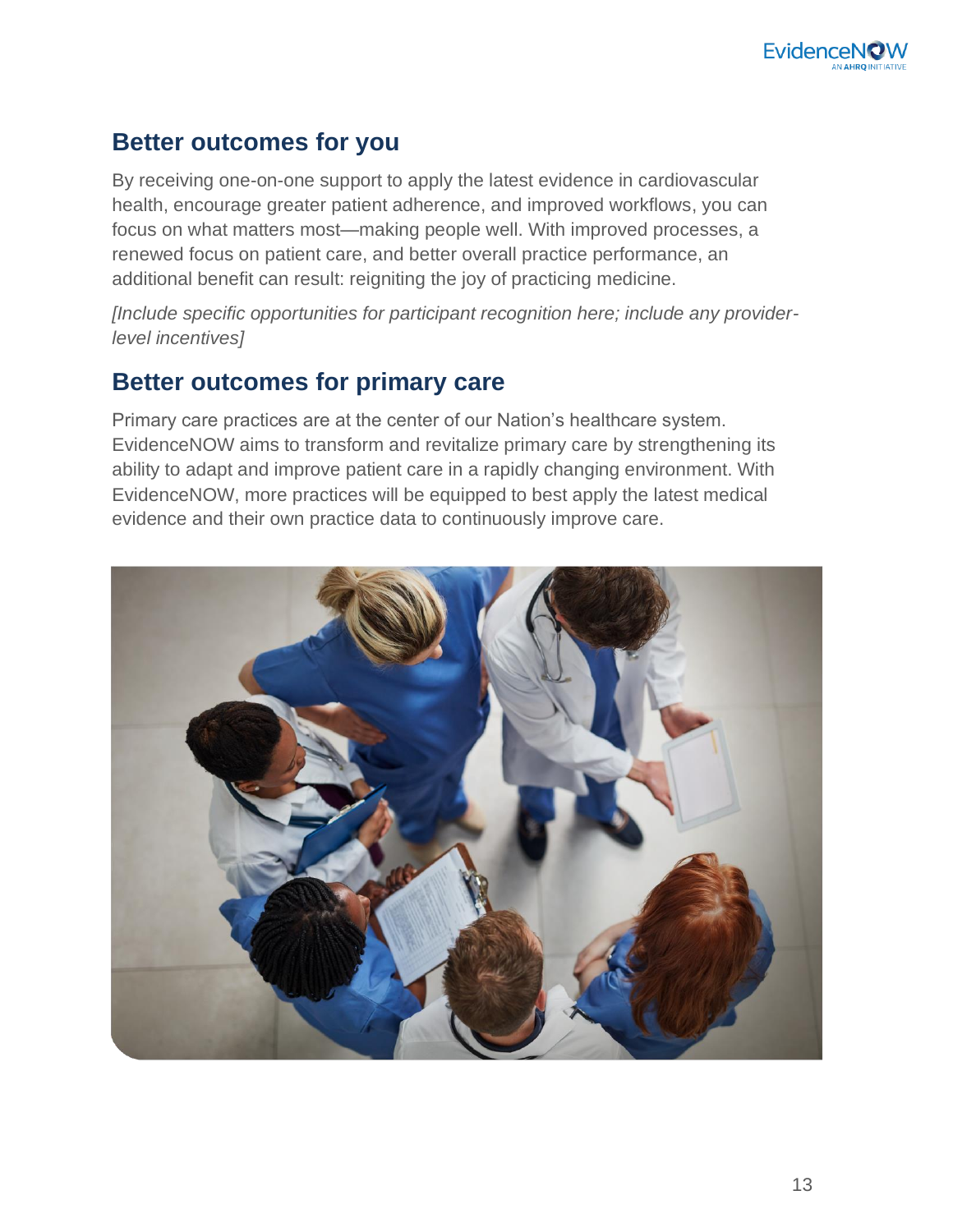

<span id="page-13-0"></span>

## **Section 3: Frequently Asked Questions (FAQs) Template**

While each initiative will need to include the specifics of their own program, we have compiled the questions that you are likely to hear from practices considering participation. Be sure to regularly review and update your FAQs with new information and tailoring to address questions and concerns that arise over time. See example FAQs from the Virginia Cooperative [here.](https://www.ahrq.gov/sites/default/files/wysiwyg/evidencenow/results/research/recruitment-flyer-va.pdf)

#### **1. Why should my practice participate in [insert name of initiative]?**

Improving practice function and quality of care can lead to increased satisfaction for clinicians, staff, and patients. Anticipated outcomes also include improved quality measures and financial performance as your practice incorporates efficient and effective processes.

Your practice will have access to [revise as needed based on initiative specifics]:

- $\Box$  Customized onsite coaching and training related to quality improvement strategies and integration of evidence derived from patient-centered outcomes research (PCOR)
	- [###] of onsite visits
	- [###] of virtual meetings
	- [Insert additional specifics]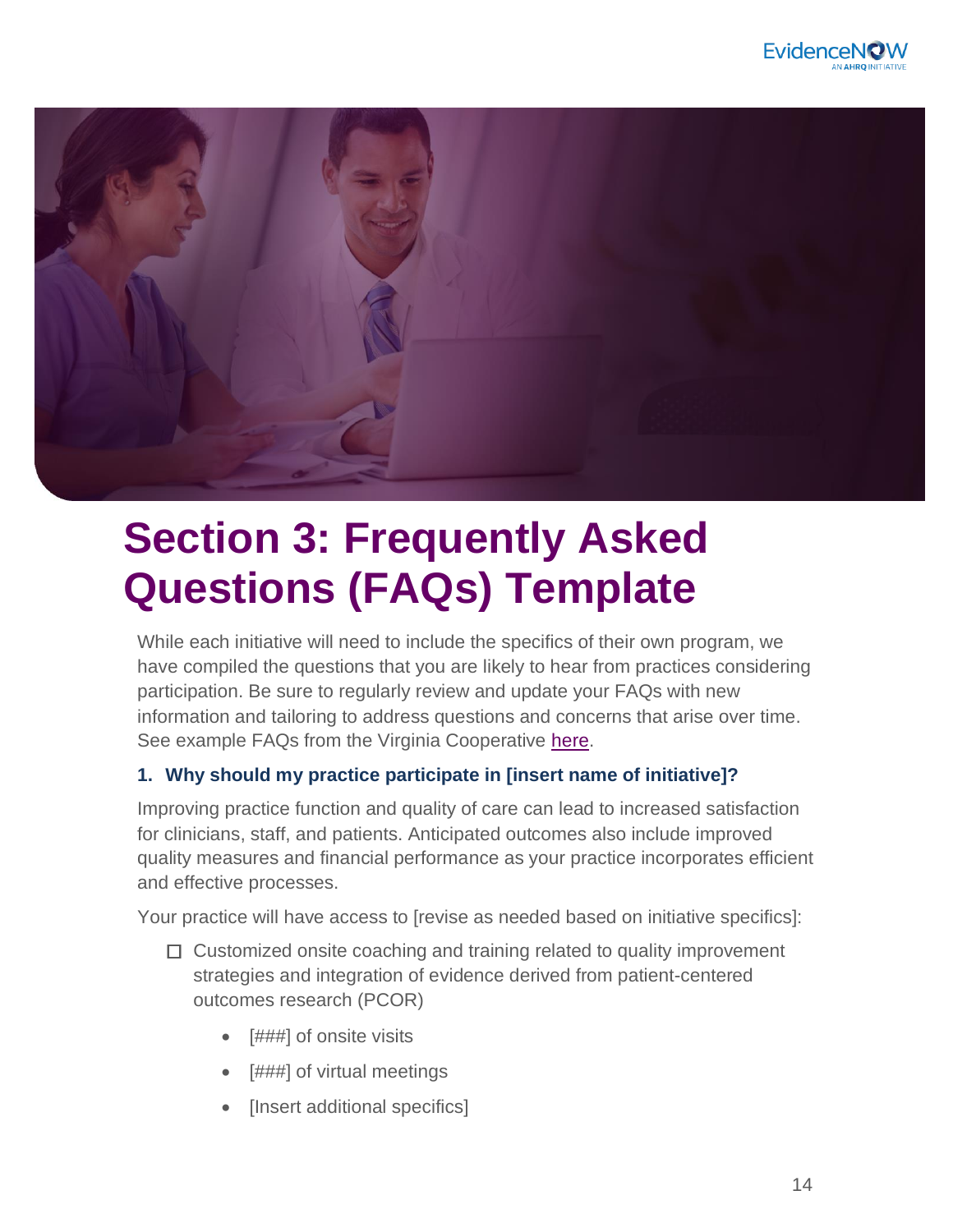

- $\Box$  The latest evidence in primary care practice
	- [Insert specifics about PCOR resources for practices]
- $\Box$  Data and feedback with local and national benchmarking to help improve [Insert specific health outcomes]
	- This may also include assistance with using your EHR system for quality improvement
	- [Insert specifics about data systems and support]
	- [Insert strategies to complement existing EHR trainings/relationships]
- $\square$  Peer learning opportunities
	- [Insert specifics about Webinars and CME opportunities]

[As relevant, include]

- □ Assistance with participation in [insert aligned Federal and State QI initiatives and payment programs]
- □ Continuing medical education (CME) credits and Maintenance of Certification (MOC) Part IV
	- [Include specific details about above offerings]
- $\Box$  Assistance with identifying related Federal/State grant opportunities
- **2. What will be expected of my practice for participation?**  [Insert answer; be as specific about requirements as possible]
- **3. How much time will my practice be required to dedicate to this initiative?** [Insert answer; be as specific about expected time required as possible. If you are unsure, because this is a new initiative, give a conservative time estimate or a range.]
- **4. Are there any financial incentives for participating?** [Insert answer]
- **5. What exactly is required to receive the incentives?**  [Insert answer]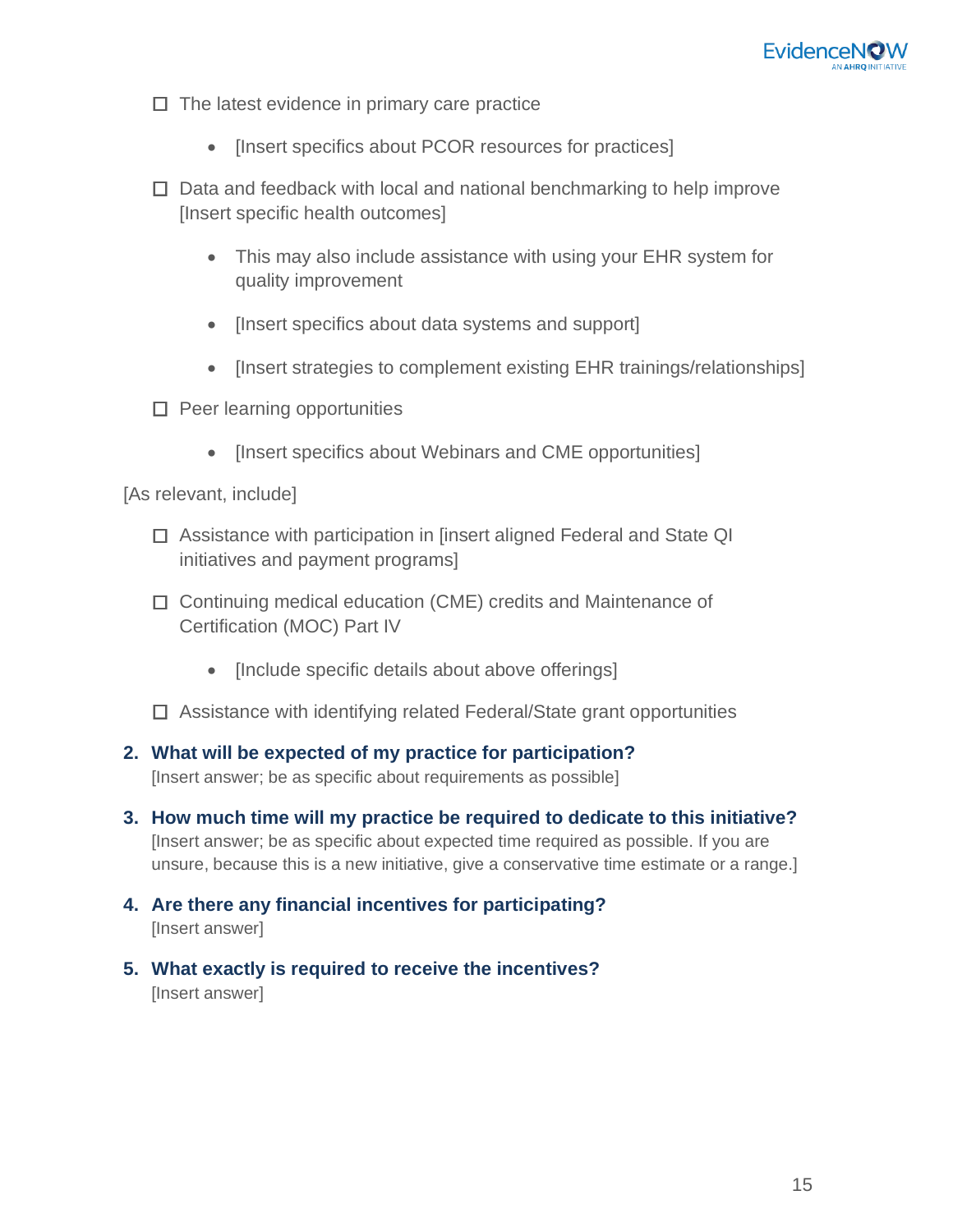

- **6. What specific quality measures will be monitored?** [List specific National Quality Forum (NQF) or other quality outcome measures]
- **7. How will my practice's data be protected?** [Insert plan to protect data]
- **8. What will the practice facilitators/coaches provide for my practice?** [Insert answer]
- **9. How does this initiative help me with other quality improvement initiatives?**  [Insert answer]
- **10. Are there any longer term benefits of participation for my practice?** [Insert answer]
- **11. What if our practice is already receiving onsite quality improvement support/facilitation services?** [Insert answer]
- **12. What if we change our mind about participation? Can we drop out without penalty?**  [Insert answer]
- **13. May I promote my practice's participation in [insert Cooperative] in the local media or online?** [Insert answer]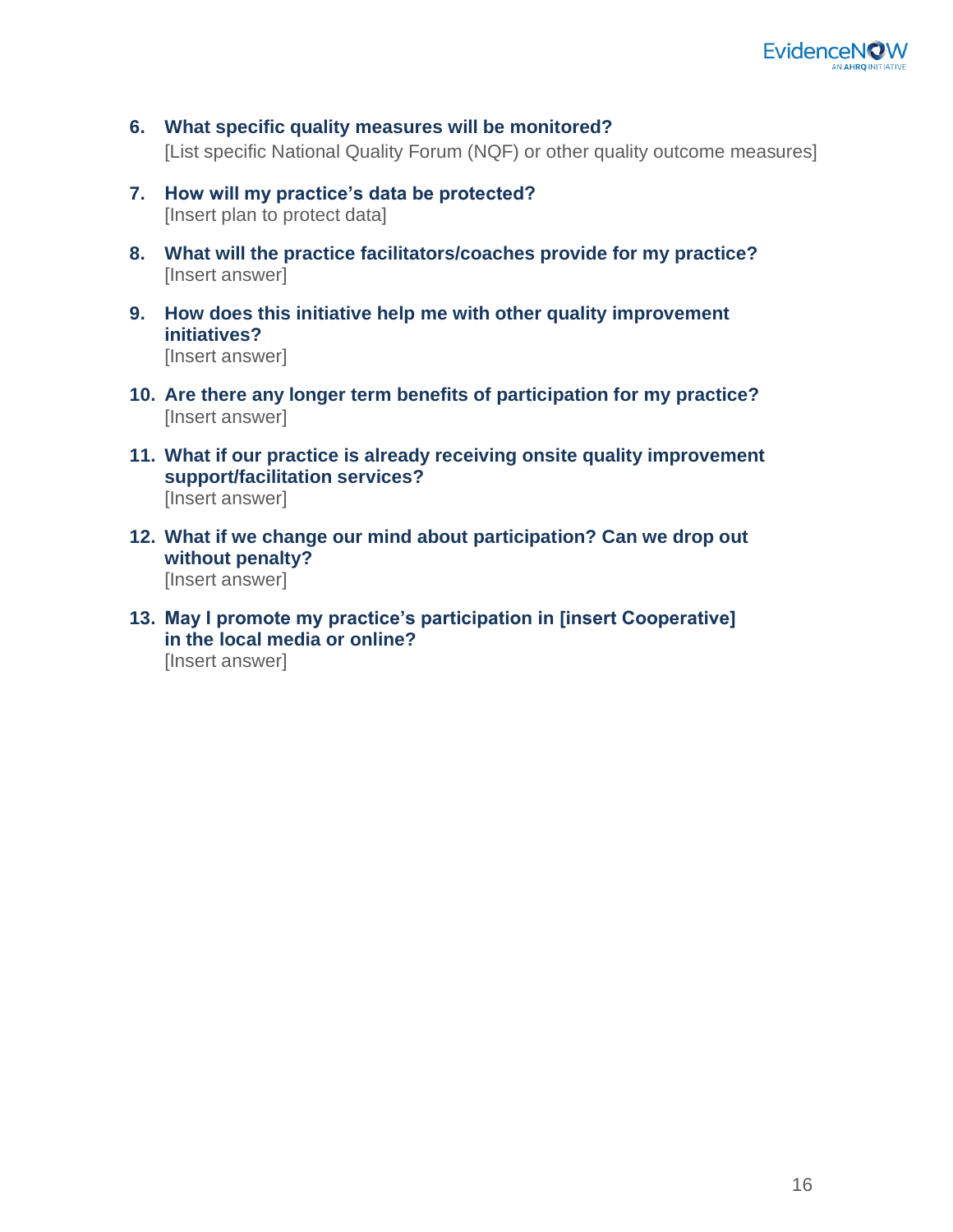<span id="page-16-0"></span>

## **Section 4: Tips for Practice Retention**

After engaging enough practices to participate in your initiative, another challenge will be sustaining their involvement throughout the life of the project to reduce attrition. Factors that facilitate initial recruitment efforts are interdependent with those that foster retention. Therefore, planning from the outset how your initiative will sustain engagement with practices throughout the life of the project will be the most effective approach.

Some of the tips below are more relevant for use shortly after recruitment, others may be best used in the waiting period before practices enter their intervention period (if applicable), and others may be most appropriate when practices attempt to withdraw. Revisit your retention strategy regularly to make updates as needed based on the stage of the initiative you are in and what you are hearing from the participating practices. The suggestions described here are drawn from a number of sources referenced at the end of this section.

#### **1. Stay in Touch**

Depending on the project's timeline and intervention period, some practices may be recruited months before their active participation begins, and some practices may start to lose interest as they wait. Practices also tend to lose focus over the duration of a long active intervention period. Identifying how to keep in touch with practices in ways they find interesting and make them feel part of something bigger can help keep them engaged over time.

• Use various tactics to disseminate overarching program information and available resources to help create a sense of community and keep practices engaged. Some examples are: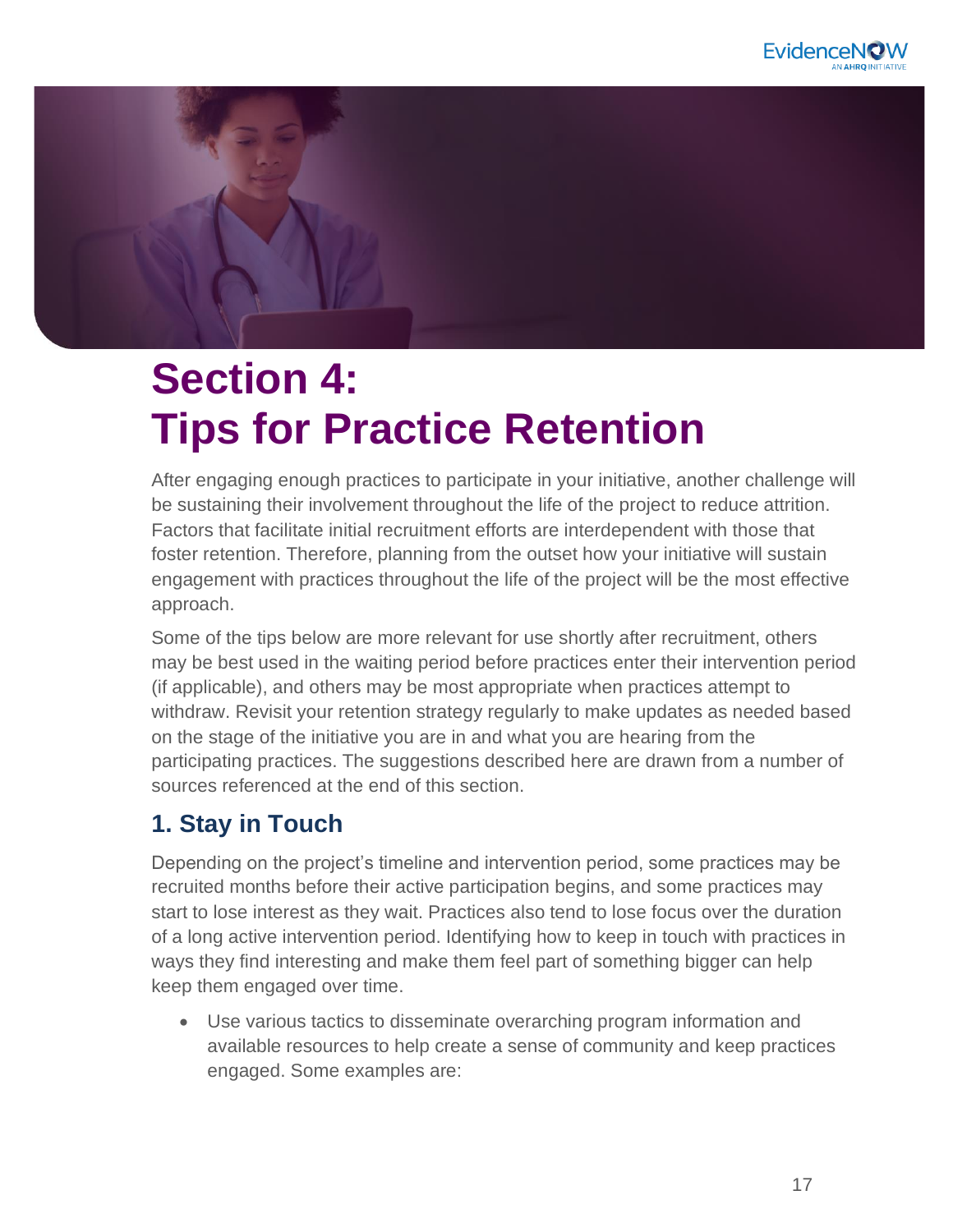

- o Send a quarterly e-newsletter. Include relevant evidence-based articles and preliminary study findings, program updates such as upcoming deadlines, relevant information such as changes in Federal or State requirements, and practice success stories and accomplishments.
- o Create a listserv where participating practices can share relevant information and ask questions of other practices.
- o Develop a website for participating practices to access information and be recognized for their participation (e.g., a map and/or list of participating practices, biographies, pictures, contact information for key staff at each practice).
	- Note: Check with your IRB before sharing identifiable information across practices, such as contact information in a website or email addresses in a listserv.
- Consider developing a dashboard to share various metrics about how practices are performing in the initiative relative to each other. If preferred, practices can be identified only by a letter such that each practice only knows where they fall within the overall spectrum of performance, or each practice can be shown their comparison to the overall average performance across other participating practices.
- Consider offering virtual or in-person orientations and trainings that do not confound study goals. For example, EHR training for new practice staff.

#### **2. Build and Maintain Trusted Relationships**

Just as relationships are key to the successful initial engagement of practices, building and maintaining those relationships over time is essential for ongoing practice retention.

- Continue to build relationships with practice staff through regular direct outreach and interactions throughout the course of the project. A quick phone call or in-person visit can go a long way! In addition to regular contact by practice facilitators, have the principal investigator check in periodically (e.g., quarterly conference calls) to assure practices that senior program leadership is aware of and appreciates their participation.
- As relevant, maintain regular contact with practice leadership and the individual you worked with during recruitment (if they are not part of the leadership team or involved with ongoing project meetings) to maintain project buy-in.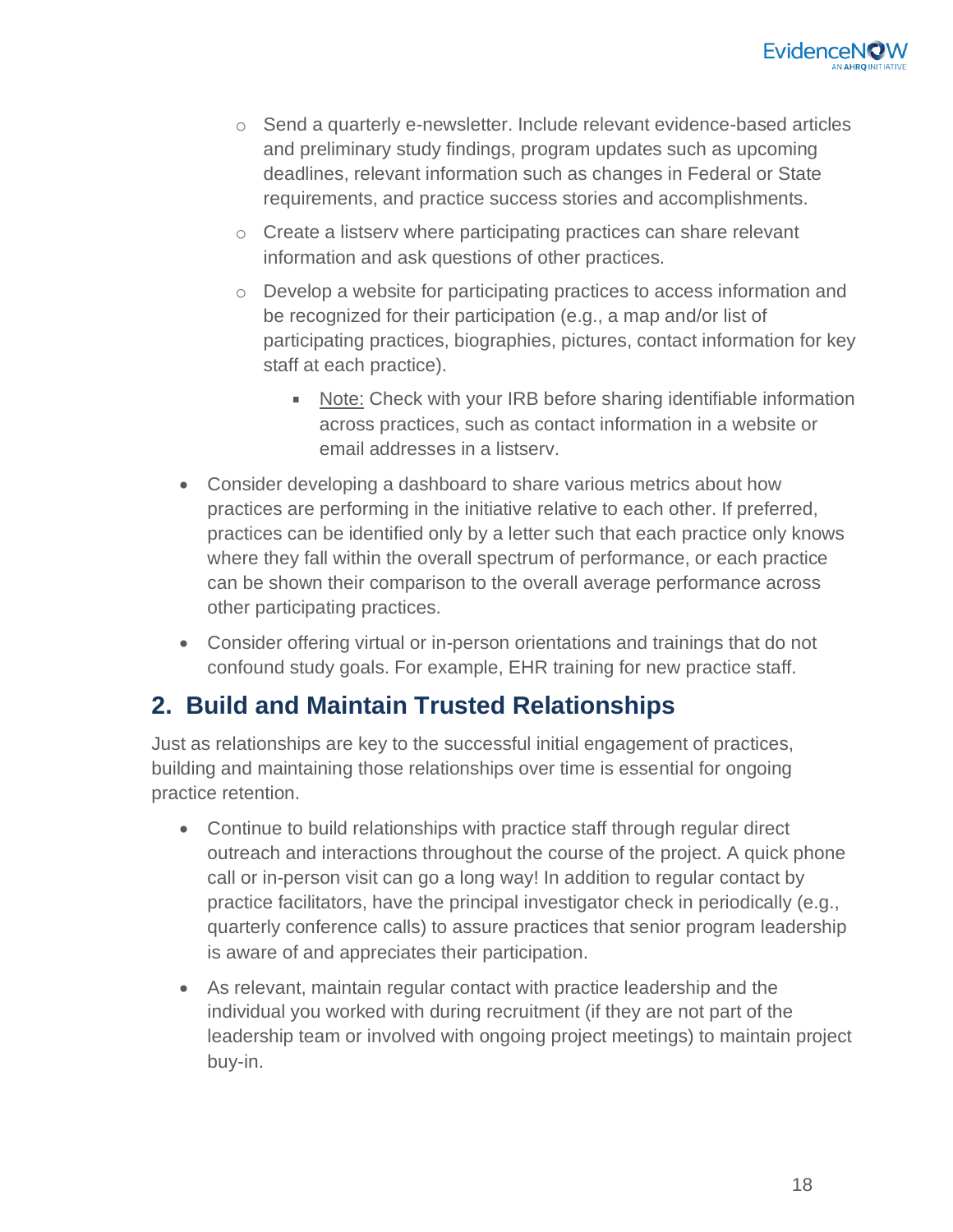- Be respectful of staff time and understand that schedules can have last-minute changes in a busy primary care clinic. To help prioritize staff time and keep the project moving forward, have practice facilitators schedule the next meeting or visit with the practice at the conclusion of each meeting. Email a follow-up summary following each visit to provide clarity about what was discussed, and as a written reminder about next steps.
- Solicit regular feedback from practices to identify problems early and troubleshoot solutions. For example, if they mention they are having issues with reporting, you may be able to assist them by making a dashboard for them. Be as flexible and responsive to the feedback as possible.
- Coordinate expert panel informational webinars or peer-to-peer in-person or video conferences to bring providers and staff from different practices together to share how they have overcome challenges. Have practices focus on sharing their successes.

#### **3. Anticipate and Troubleshoot Participation Engagement Barriers**

Maintaining trusting relationships will be an asset for recognizing and addressing problems that may arise throughout the initiative, as well as for strategizing effective solutions.

- From the outset try to keep data collection and reporting requirements as minimal as possible. Consider ways to build new activities into existing workflows to reduce burden on practice staff. Share all requirements and information requests in an organized and planned way so that practices know what is expected of them, and have time to respond.
- Take time to connect with staff if a practice identifies a problem. Listen and try to understand their concern(s), and help brainstorm and negotiate resolutions to the problems they identify.
	- o For example, if reporting requirements have become too burdensome, brainstorm if practices could divide tasks across existing practice staff so that each person is responsible for only a small portion.
- If a practice indicates they want to withdraw, escalate this to study leadership/PIs so they can reach out to practice leadership directly to discuss alternative solutions.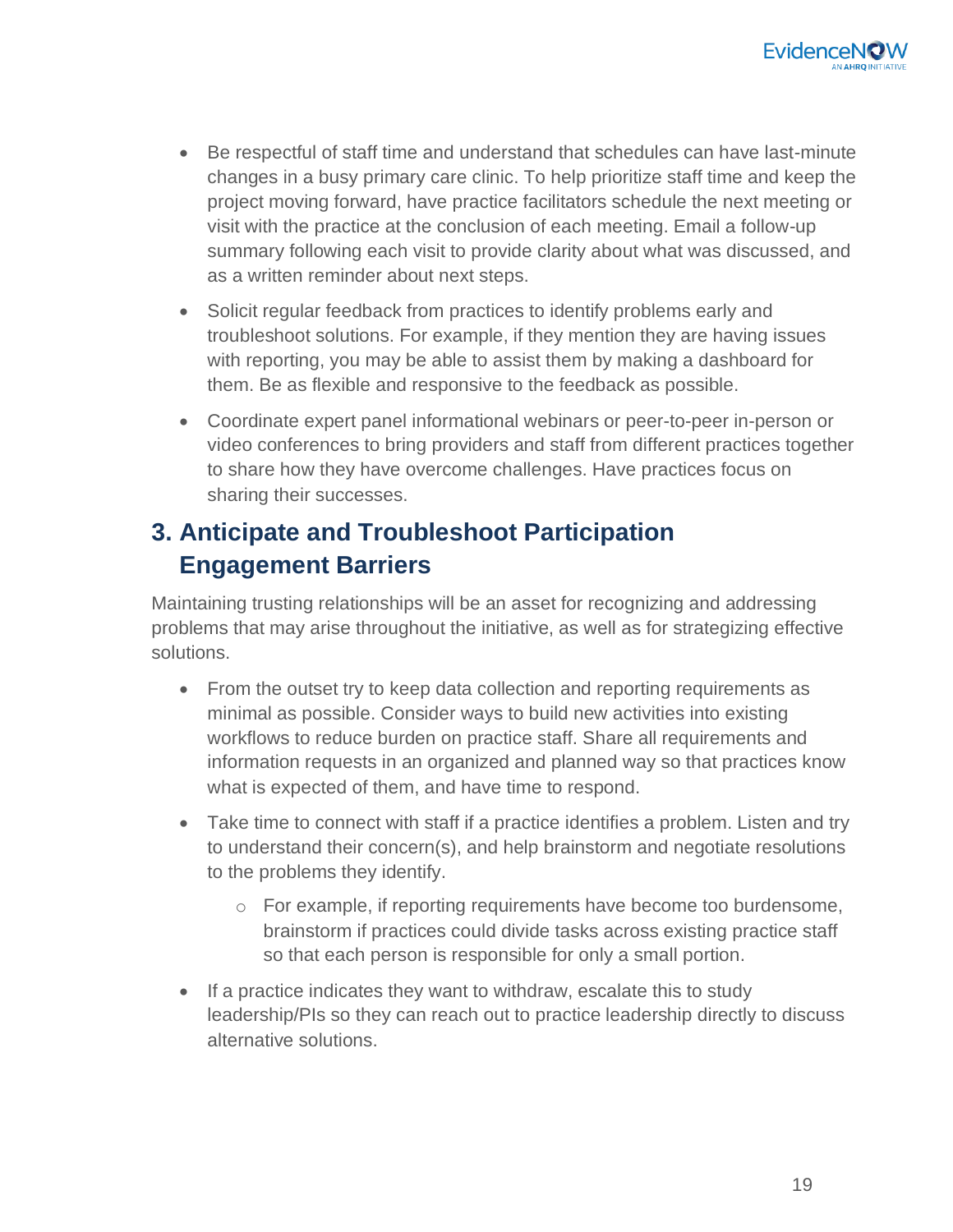

• Encourage practices to train more than one person to participate from the outset and maintain multiple points of contact with practice staff to prevent reliance on a single practice champion. This helps provide back-up for when things are busy and ensures that momentum is not totally lost if the only trained participant leaves the practice.

#### **4. Provide Recognition and Celebrate Success**

Participating in a QI initiative takes a lot of effort and time from already busy practices. Take the time to acknowledge their involvement, help them promote their participation among their own stakeholders, and celebrate key achievements along the way. In addition, highlight for them how their participation in the project contributes to important national goals for improving primary care quality.

- Acknowledge participating practices publicly on cooperative/organization websites and in local media outlets (e.g., via an ad in the local paper), in social media, in State medical association journals, and via other modes. Post on social media or listservs when a practice joins the cooperative or meets a key milestone.
- Provide practices with a graphic or "badge" to put on their websites, acknowledging their participation in your initiative. Practices can also use the image in other ways, such as in newsletters, printed, or made into door clings.
- Provide practices with press release templates they can use to promote their participation in the initiative with local media and sample messages they can use on social media.
- Set achievable intermediate goals and recognize individual practices when they meet them. For example, recognize practices when they make progress on key QI measures or reach certain capacity achievements (e.g., using EHR data). Recognize practice staff that have made individual contributions to the project's success.
	- o Provide certificates of recognition when practices reach an intermediate goal.
	- o Verbally acknowledge staff for their individual contributions in front of their colleagues and supervisors.
	- o Provide a plaque or award that practices can publicly display upon program completion.